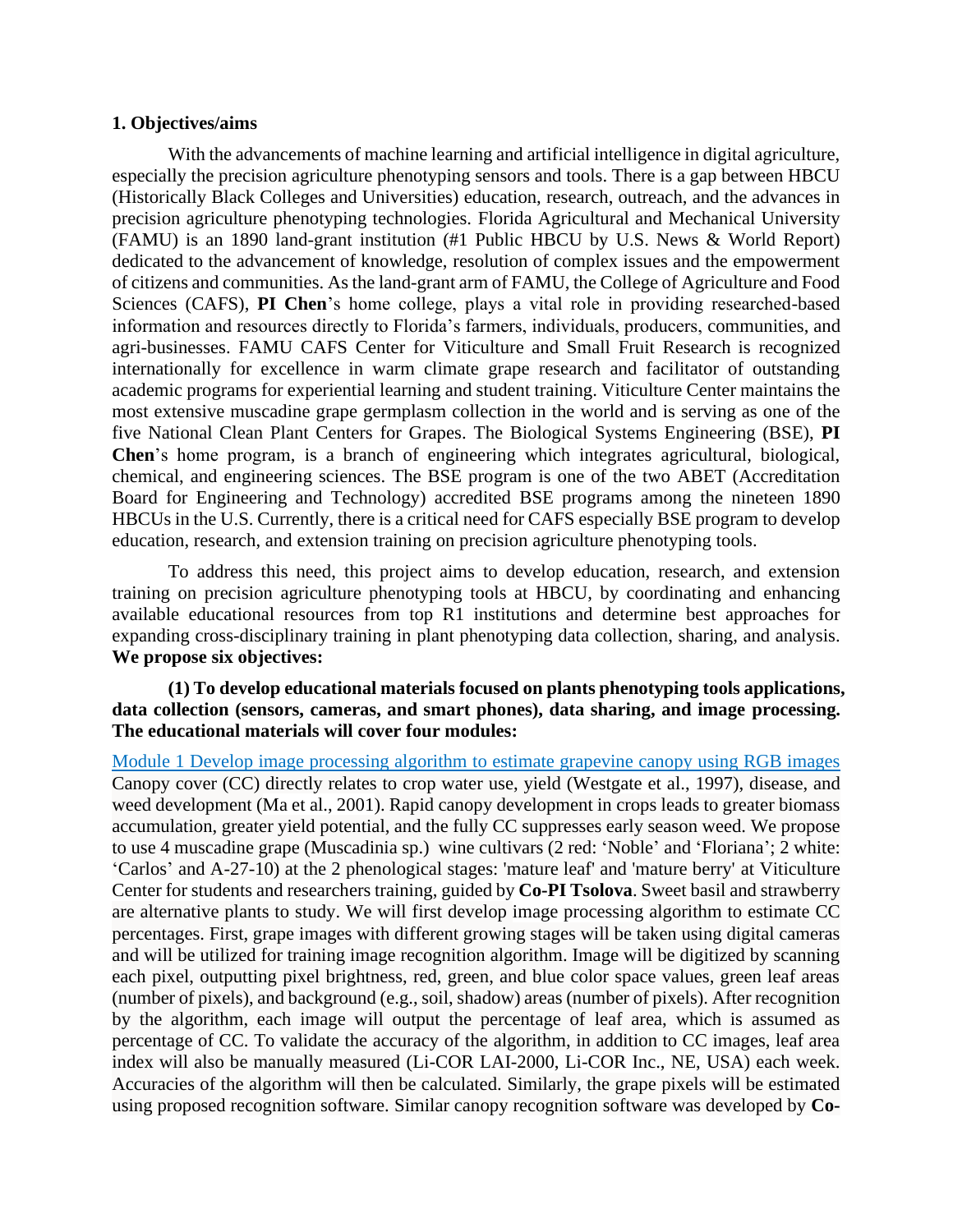**PI Liang** (Liang et al. 2018, and Liang et al. 2021). The relationship between leaf area index, canopy cover, grape pixel numbers and grape yield will be examined.

Module 2 Website development for users to upload images from digital camera/smart phone and calculate canopy cover automatically Users, including students, researchers, growers, and so on, can upload pictures taken from their smart phones or cameras to capture progressing of canopy cover percentage using in-housed developed recognition algorithm (module 1) at reporting website [\(http://phrec-irrigation.com\)](http://phrec-irrigation.com/) (Figure 1). Percentage of CC and grape pixel numbers can be analyzed and displayed at website. As users upload pictures of crop canopy, it also allows extension professionals to visually examine grapevine growth and yield.



Figure 1. User uploaded a RGB image of sugar beet canopy from smart phon. Canopy cover was computed by server and canopy cover was 20%. Raw and processed images were archived in cloud server.

# Module 3 Introducing hyperspectral imaging technologies for

plant phenotyping Hyperspectral imaging (HSI) technology has been increasingly applied in plant phenotyping projects at different scales from plant tissues, whole plants, to canopy levels. It is mainly because HSI has great potential in measuring plant responses to various abiotic and biotic stresses at an earlier stage before being visible to human eyes. Most current HSI systems are expensive and their signal quality is compromised by various noise factors, such as the changing ambient light, leaf slopes, and so on. In 2017, the "LeafSpec" handheld hyperspectral leaf imager was developed at Purdue, leaded by **Co-PI Jin**, which overcomes most of the noise challenges (Wang et al.). The "LeafSpec" device had an enclosed imaging chamber and uniform light sources to ensure the fixed imaging distance, angle, and lighting intensity on each leaf sample. In addition, "LeafSpec" has an improved measurement quality with both high spectral  $(\sim 1.5 \text{ nm})$  and spatial (~0.2 mm) resolutions. The high resolution of hyperspectral leaf images enables the analysis of nutrient and stress distribution at the pixel/tissue levels. We propose to demonstrate to the students and researchers that with HSI technology, how the grape leaf stressed can be potentially detected earlier. Examples of new HSI processing algorithms will also be introduced to explore the full potential of the "LeafSpec" hyperspectral imaging systems in both spectral and spatial dimensions.

Module 4 GIS server for geo-referenced imaging measurements Besides the website (module 2), we propose introducing advanced geospatial measurement data infrastructure to our students and researchers. We'll demonstrate Purdue's GeoEDF project sponsored by NSF from 2018 (Kalyanam et al.). With this facility, the imagers or smartphones can automatically upload georeferenced and time-stamped measurement data to the server. The GeoEDF server provides automatic data management and result viewing functions. In this way the users will only need to focus on imaging and the process will not require additional efforts in data management. The server can further link the imaging measurements with other cloud data sources such as weather history and so on for further correlation analysis.

**(2) To implement precision agriculture phenotyping course modules (obj. 1) for ABE 4034, Remote Sensing in Biological Systems Engineering in collaboration with crossuniversity experts in Fall 2022.**

**(3) To launch an undergraduate research training program on precision agriculture phenotyping tools and applications for Minorities in Agriculture, Natural Resources, and Related Sciences at HBCU (Cohort A in Fall 2022 and Cohort B in Spring 2023)**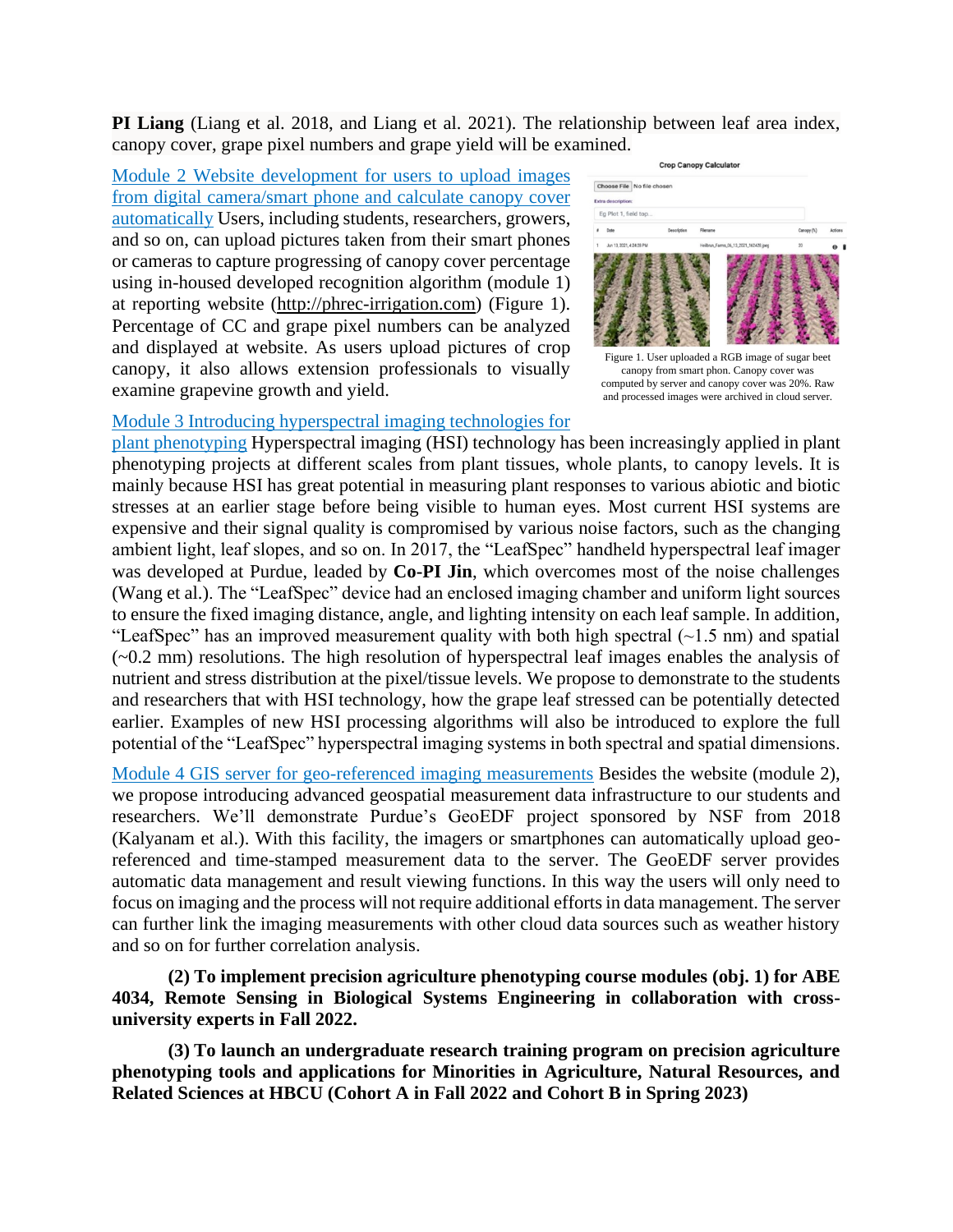**(4) To provide one-day activity (mini-lecture and field trip) on precision agriculture phenotyping tools topic at FAMU 4-H Youth Development Summer Camps (current target summer camp: AgriSTEM Summer Camp in July 2022 in collaboration with Ms. Newman).**

**(5) To organize one Field Day at Center for Viticulture and Small Fruit Research and/or FAMU greenhouse for general public especially for growers, producers to collect and analyze plant phenotyping data in Fall 2022.**

**(6) To adapt established educational materials and course modules as public educational resources for use by other scientific communities.**

#### **2. Furthering the aims of the AG2PI**

This project seeks to establish education, research, and extension training on precision agriculture phenotyping tools at HBCU. It addresses the AG2PI priority areas including (1) identify best practices, tools, and techniques for AG2P data sharing and storage; (2) encourage cross-fertilization of existing or novel AG2P tools, data, or ideas; (3) coordinate available educational resources and determine best approaches for expanding cross-disciplinary training in AG2P data science and engineering. This project will make precision agriculture phenotyping tools and technology more accessible, particularly to those with limited resources, will engage HBCU that are currently underrepresented in AG2P, and will develop precision agriculture phenotyping tools and training activities tailored to multiple scientific communities and different career stages within AG2P. Success of this project will be measured based on the achievement of the six objectives (see section 1) and production of the tangible deliverables (see section 3)

### **3. Expected outcomes & deliverables**

This project will produce four leading-edge precision agriculture phenotyping educational modules at HBCU: Module 1 develop image processing algorithm to estimate grapevine canopy using RGB images; Module 2 website development for users to upload images from digital camera/smart phone and calculate canopy cover automatically; Module 3 introducing hyperspectral imaging technologies for plant phenotyping; and Module 4 GIS server for georeferenced imaging measurements. With these modules, PIs will showcase both easy-to-obtain and the most advanced imaging technologies to the audience to get people started in digital applications utilizing sensing and data infrastructure to improve the agricultural production efficiency.

Other tangible deliverables include: (1) enhanced ABE 4034 Remote Sensing in Biological Systems Engineering course with leading-edge precision agriculture phenotyping educational modules in collaboration with cross-university experts; (2) an undergraduate research training program on precision agriculture phenotyping tools and applications for Minorities in Agriculture, Natural Resources, and related sciences at HBCU; (3) Tailored public educational resources for underrepresented audiences including workshop and field day on precision agriculture phenotyping tools topic for FAMU 4-H Youth Development Summer Camp and for growers and producers to collect and analyze plant phenotyping data; (4) Publications that describe the established innovations in education, research, and extension trainings; and (5) this project will build solid foundation for future proposal development, e.g., climate-smart commodity. These again will catalyze AG2PI aims mentioned in section 2.

## **4. Qualifications of the project team**

**Dr. Jingqiu Chen (PI)**, Assistant Professor of Biological Systems Engineering in the College of Agriculture and Food Sciences at Florida A&M University, is the lead instructor of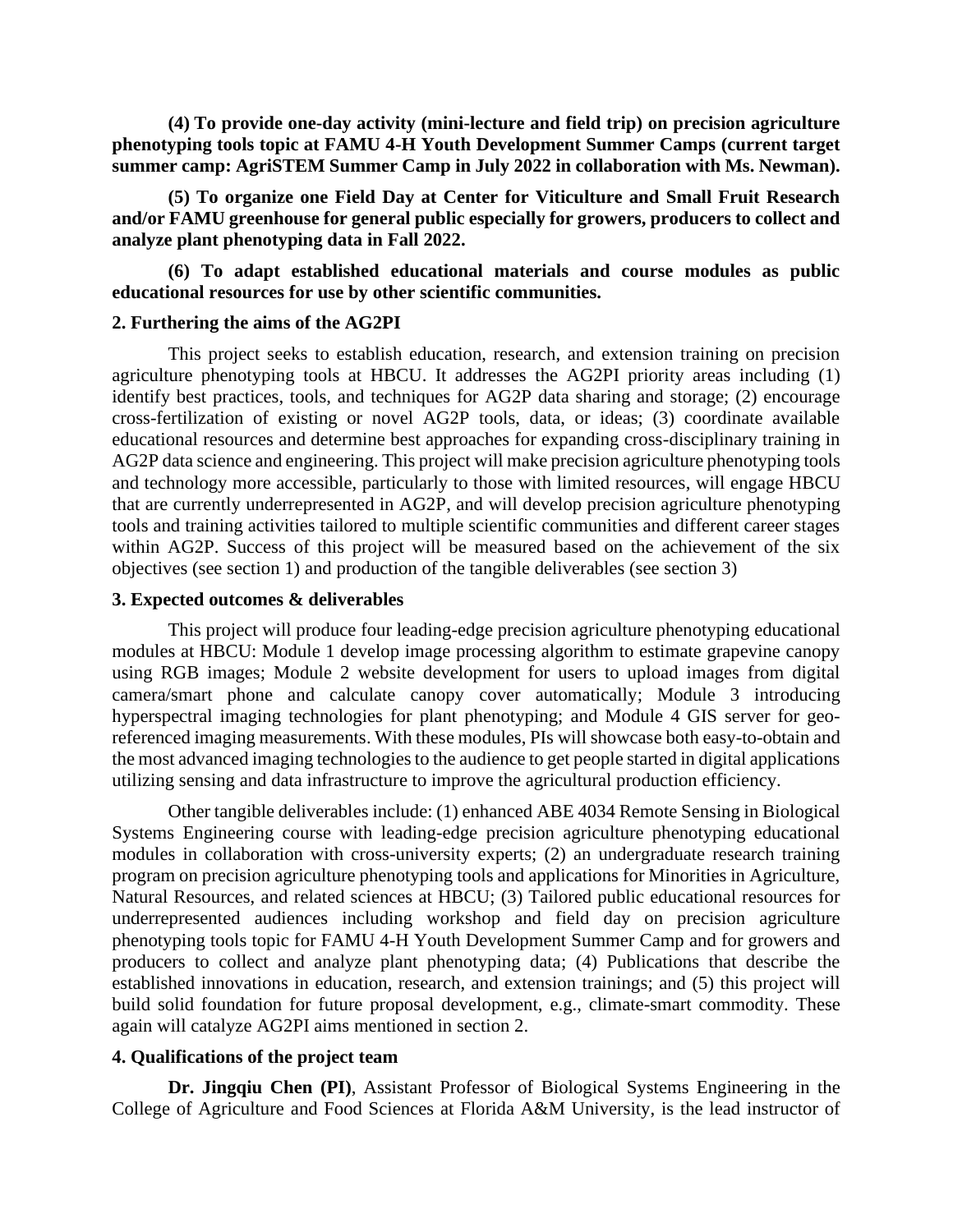ABE 4034 Remote Sensing in Biological Systems Engineering course and she is passionate about AG2P education, research, outreach, and training at all levels. She devoted herself to creating a diverse, inclusive, and equitable AG2P education at HBCU. Her expertise includes environmental and natural resources engineering, data science, and digital agriculture. **Dr. Wei-zhen Liang (Co-PI)** is a Research Assistant Professor in the Departments of Biological Systems Engineering at the University of Nebraska-Lincoln. She has a rich set of experiences related to the precision agriculture in cropping system and livestock management, including image analysis, website development, data mining and processing, and IoT in modern agriculture. **Dr. Jian Jin (Co-PI)** is an assistant professor from Agricultural and Biological Engineering Department of Purdue University, who is an expert in sensor development. Prior to joining Purdue, he conducted research at DuPont Pioneer (now Corteva), where he was most recently a Technology Leader working on automatic phenotyping and sensing and led a team for the company's hyperspectral imaging systems for automated plant screening. His major research interest at Purdue is to build the next generation automatic crop plant phenotyping systems, along with machine vision, data processing, statistics, and big data modeling. He also has interests in other areas of agricultural sensing, broadly defined, and in automation and robotics in agriculture. **Dr. Violeta M. Tsolova (Co-PI)**, Professor and Director of Center for Viticulture and Small Fruit Research in the College of Agriculture and Food Sciences at Florida A& M University, has expertise in plant genetics, plant physiology, biology, plant biotechnology, cell culture, bioinformatics, and computational biology. **Ms. Conchita Newman (Collaborator)**, Extension Agent and Program Leader of 4-H Youth Development at FAMU CAFS Cooperative Extension Program, has a proven track record of innovative cross-functional team leadership on outreach and extension activities.

### **5. Proposal timeline**

| Objective                                                                 | 22<br>$6 - 8$ | 22<br>$9 - 12$ | 23<br>$1 - 5$ |
|---------------------------------------------------------------------------|---------------|----------------|---------------|
| Develop educational material: 4 modules                                   |               |                |               |
| Implement precision agriculture phenotyping modules for ABE 4034          |               |                |               |
| Remote Sensing in BSE collaborating with cross-university experts         |               |                |               |
| Provide workshop and field day on precision agriculture phenotyping tools |               |                |               |
| topic at FAMU 4-H Youth Development Summer Camps (promoting               |               |                |               |
| youth education in AG2P field)                                            |               |                |               |
| Launch an undergraduate research training program on precision            |               |                |               |
| agriculture phenotyping tools and applications for Minorities in          |               |                |               |
| Agriculture, Natural Resources, and Related Sciences at HBCU              |               |                |               |
| Organize one Field Day at Center for Viticulture and Small Fruit Research |               |                |               |
| and/or FAMU Greenhouse for general public especially for growers,         |               |                |               |
| producers to collect and analyze plant phenotyping data.                  |               |                |               |
| Adapt established educational materials and course modules as public      |               |                |               |
| educational resources for use by other scientific communities.            |               |                |               |

## **6. Engaging AG2P scientific communities & underrepresented groups**

The developed education materials will be directly used to train HBCU undergraduate students, K-14 students mainly from underrepresented groups, growers, producers, and so on. The training modules will be made available to anyone who will be interested in AG2PI filed.